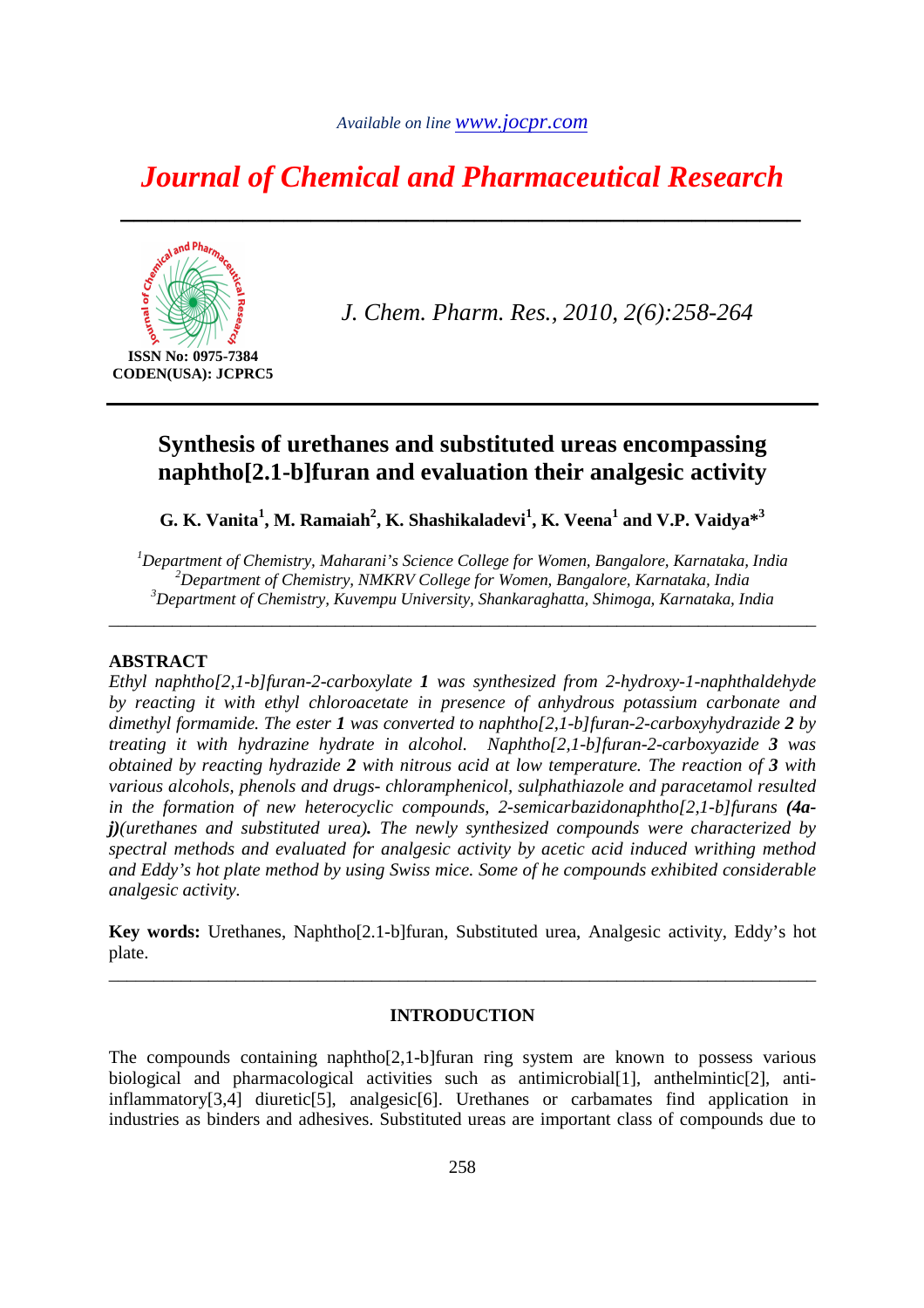their extensive application as agrochemicals, dyes for cellulose, detergents and synthetic intermediates [7-9]. These compounds also exhibit potent biological activities like HIV protease inhibitor [9], CCK-B receptors [10], endothelin antagonist [11]. The drugs such as chloramphenicol, sulphthiazole and paracetamol are known for their antimicrobial, analgesic, antipyretic and anti-inflammatory activities. Encouraged by these observations it was contemplated to synthesize urethanes and substituted ureas involving naphtho[2,1-b]furan, some alcohols, phenols and the drugs and evaluate them for analgesic activity.

*\_\_\_\_\_\_\_\_\_\_\_\_\_\_\_\_\_\_\_\_\_\_\_\_\_\_\_\_\_\_\_\_\_\_\_\_\_\_\_\_\_\_\_\_\_\_\_\_\_\_\_\_\_\_\_\_\_\_\_\_\_\_\_\_\_\_\_\_\_\_\_\_\_\_\_\_\_\_*

# **EXPERIMENTAL SECTION**

Melting points were determined in open capillary tubes and are uncorrected. IR spectra (in cm<sup>-1</sup>) were recoded in KBr on FT-IR (Research Spectrophotometer Series) and Perkin-Elmer FT-IR (Spectrum 1000), NMR spectra on Jeol GSX270FTNMR spectrophotometer using DMSO or CDCl<sub>3</sub> as solvent and TMS as an internal standard [chemical shifts are given in  $\delta$  (ppm) values] and mass spectrum on Brucker Apex-11 mass spectrophotometer at 70 eV. Compounds were checked for their purity by TLC silica gel G plates using methanol-carbon tetrachloride  $(v/v)$  by varying polarity and the spots located by iodine vapour.

# **Ethyl naphtho[2,1-b]furan-2-carboxylate 1**

2-Hydroxy-1-naphthaldehyde (8.6 g, 0.1 mol), ethyl chloroacetate (6.13 g, 0.01 mol) and anhydrous potassium carbonate (6.9 g) were refluxed in dry DMF (60 ml) for 12 hr. Potassium salts were filtered off, the filtrate was poured onto crushed ice to obtain the product as solid, which was collected by filtration and was recrystallized from ethanol.

#### **Naphtho[2,1-b]furan-2-carboxyhydrazide 2**

An aqueous solution of hydrazine hydrate (15 ml, 99%) was added to a solution of naphthol 2,1b]furan-2-carboxylate **1** (2.4 g, 0.01 mol) in ethanol (30 ml). The reaction mixture was heated under reflux for 5 hr and cooled to room temperature. The hydrazide **2** that separated was collected and recrystallized from ethanol.

#### **Naphtho[2,1-b]furan-2-carboxyazide 3**

The solution of sodium nitrite (0.7 g) in water (3 ml) was added drop wise with stirring at  $0^0C$  to a mixture of hydrazide **2** (2.26g, 0.01 mol) in dioxan (10 ml) and acetic acid (25 ml). The stirring was continued for 30 min. The pale yellow solid that separated was filtered, washed with ice cold water (20 ml) and then with dioxan (10 ml) It was dried in vacuum over phosphorous pentoxide.

#### **2- Semicarbazido naphtho[2,1-b]furans (4a-j)**

A mixture of naphtho[2,1-b]furan-2- carboxyazide **3** (0.005 mol) was refluxed with methanol, ethanol, 2-propanol, and 2-butanol respectively for 5 hrs each. The solids **(4a-d)** obtained were recovered after evaporation of alcohols. Similarly azide **3** (0.005 mol) was treated with chloramphenicol (0.005 mol), sulphathiazole (0.005 mol) and paracetamol (0.005 mol), the mixture was ground well and heated on a water bath for 4 hrs. The solid obtained (**4e-g**) were recrystallized from appropriate solvents. Naphtho[2,1-b]furan-2-carboxyazide **3** (0.005 mol ) was treated with phenol (0.005 mol), p-nitrophenol (0.005 mol), methyl salicylate (0.005 mol) in an oil bath at  $220^{\circ}$  C for 2 to 3 hours. The reaction mixture was treated with aqueous solution of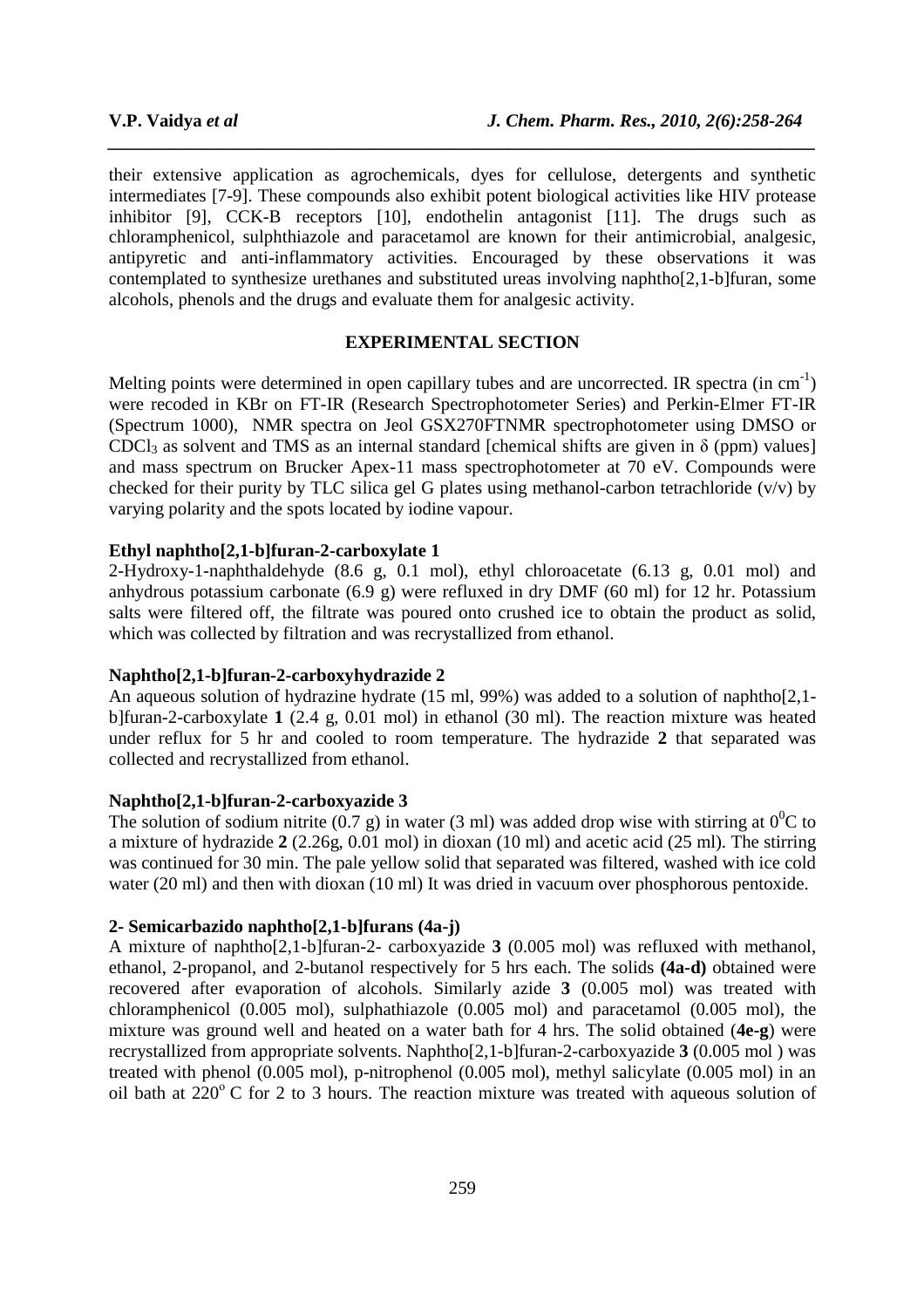sodium hydroxide (10 %) , filtered and washed with water and the solid compounds thus obtained **(4h-j)** were recryllaized from ethanol.

*\_\_\_\_\_\_\_\_\_\_\_\_\_\_\_\_\_\_\_\_\_\_\_\_\_\_\_\_\_\_\_\_\_\_\_\_\_\_\_\_\_\_\_\_\_\_\_\_\_\_\_\_\_\_\_\_\_\_\_\_\_\_\_\_\_\_\_\_\_\_\_\_\_\_\_\_\_\_*

The sequence of the reaction is depicted in the scheme



The physical characterization data of all the compounds has been summarized in Table 1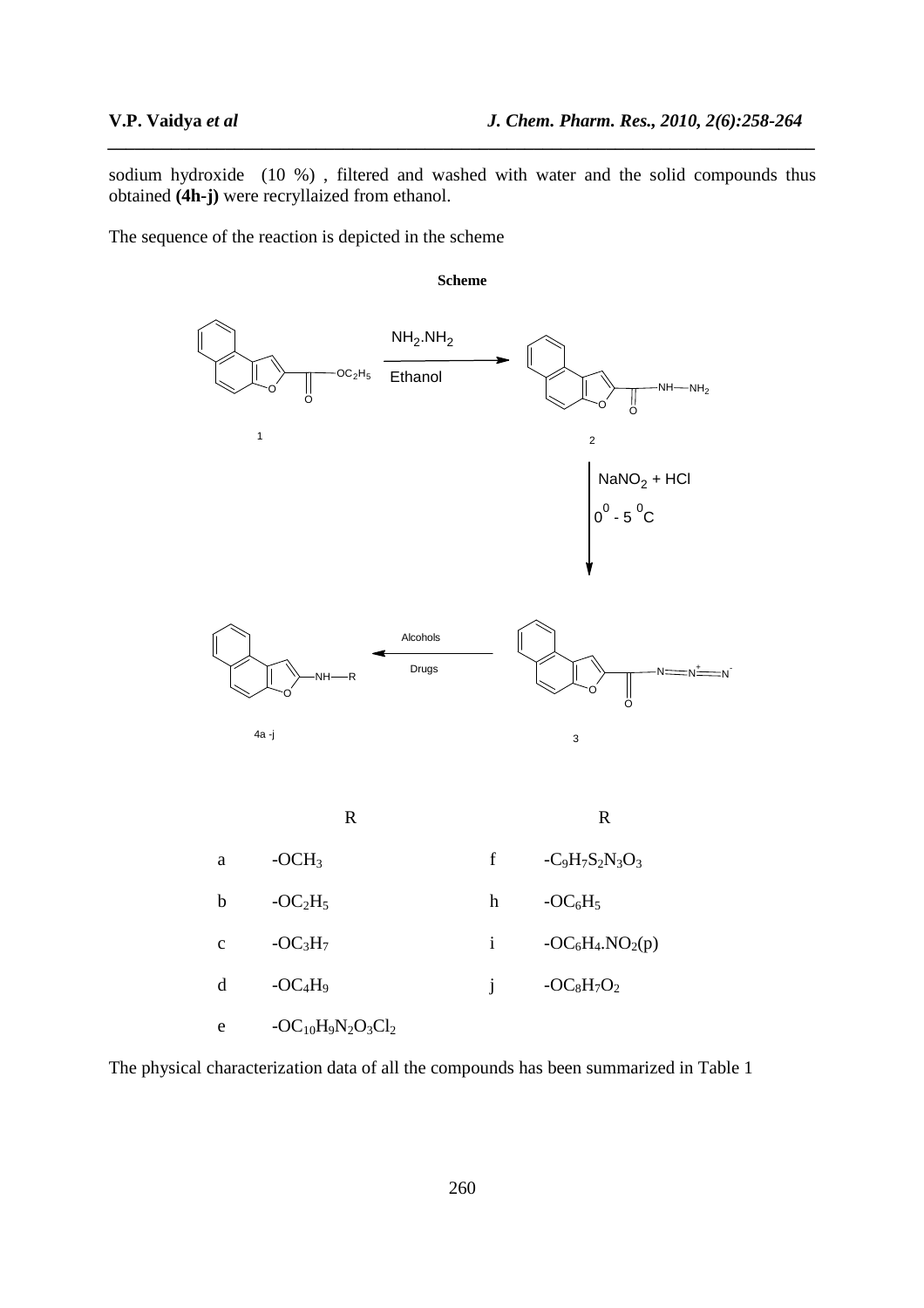| Com            | $\mathbb{R}$            | Molecular formula        | $m.p.^{\circ}C$ | yield<br>$\%$ | Found%(calculated) |        |             |
|----------------|-------------------------|--------------------------|-----------------|---------------|--------------------|--------|-------------|
| pd.            |                         |                          |                 |               | $\mathcal{C}$      | H      | $\mathbf N$ |
| 1              | ÷                       | $C_{15}H_{12}O_3$        | 77              |               | 74.52              | 4.91   |             |
|                |                         |                          |                 |               | (75.00)            | (5.00) |             |
| $\overline{2}$ |                         | $C_{13}H_{10}N_2O_2$     | 100             | 78            | 68.95              | 4.36   | 12.19       |
|                |                         |                          |                 |               | (69.03)            | (4.42) | (12.39)     |
| 3              |                         | $C_{13}H_7N_3O_2$        | 165             | 70            | 65.68              | 2.85   | 17.62       |
|                |                         |                          |                 |               | (65.82)            | (2.95) | (17.72)     |
| 4a             | $-OCH3$                 | $C_{14}H_{11}NO_3$       | 160             | 62            | 69.59              | 4.59   | 5.68        |
|                |                         |                          |                 |               | (69.71)            | (4.56) | (5.81)      |
| 4 <sub>b</sub> | $-OC2H5$                | $C_{15}H_{13}NO_3$       | 145             | 60            | 70.48              | 4.98   | 5.49        |
|                |                         |                          |                 |               | (70.59)            | (5.10) | (5.49)      |
| 4c             | $-OC3H7$                | $C_{16}H_{15}NO_3$       | 205             | 72            | 71.20              | 5.49   | 5.09        |
|                |                         |                          |                 |               | (71.37)            | (5.58) | (5.20)      |
| 4d             | $-OC4H9$                | $C_{17}H_{17}NO_3$       | 147             | 59            | 71.97              | 5.89   | 4.88        |
|                |                         |                          |                 |               | (72.08)            | (6.00) | (4.95)      |
| 4e             | $-OC_{10}H_9N_2O_3Cl_2$ | $C_{23}H_{17}N_3O_6Cl_2$ | 144             | 65            | 54.79              | 3.30   | 8.29        |
|                |                         |                          |                 |               | (56.89)            | (3.38) | (8.36)      |
| 4f             | $-C_9H_7S_2N_3O_3$      | $C_{22}H_{16}N_4O_4S_2$  | 118             | 84            | 56.49              | 3.39   | 11.97       |
|                |                         |                          |                 |               | (56.89)            | (3.45) | (12.07)     |
| 4g             | $-OC8H8NO$              | $C_{21}H_{16}N_2O_4$     | >250            | 61            | 69.80              | 4.32   | 7.68        |
|                |                         |                          |                 |               | (70.00)            | (4.44) | (7.78)      |
| 4h             | $-OC6H5$                | $C_{19}H_{13}NO_3$       | 120             | 62            | 75.00              | 4.19   | 4.55        |
|                |                         |                          |                 |               | (75.24)            | (4.29) | (4.62)      |
| 4i             | $-OC_6H_4.NO_2(p)$      | $C_{19}H_{12}N_2O_5$     | 98              | 65            | 65.39              | 3.39   | 7.79        |
|                |                         |                          |                 |               | (65.52)            | (3.44) | (8.05)      |
| 4j             | $-OC_8H_7O_2$           | $C_{21}H_{15}NO_5$       | 155             | 68            | 69.50              | 4.01   | 3.78        |
|                |                         |                          |                 |               | (69.80)            | (4.16) | (3.88)      |

**Table 1- Physical characterization data of the compounds** 

*\_\_\_\_\_\_\_\_\_\_\_\_\_\_\_\_\_\_\_\_\_\_\_\_\_\_\_\_\_\_\_\_\_\_\_\_\_\_\_\_\_\_\_\_\_\_\_\_\_\_\_\_\_\_\_\_\_\_\_\_\_\_\_\_\_\_\_\_\_\_\_\_\_\_\_\_\_\_*

#### **Analgesic activity**

Analgesic activity of the synthesized compounds was assessed by adopting two methods,

- 1. Acetic acid induced writhing method.
- 2. Eddy's hot plate method.

#### **Acetic acid induced writhing method:**

Colony bred albino mice (Swiss strain) of either sex weighing 22-35 g were used to evaluate analgesic activity. It was determined as described by the method based on acetic acid induced writhing response in mice.

For this experiment 42 mice were used and they were divided into 7 groups containing 6 animals each. All the animals received 0.6% v/v of 100 mg/kg body weight of acetic acid intraperitoneally and number of writhing was recorded after 10 min up to next 15 min. The same groups of animals were used next day for evaluating analgesic activity.

Group 1 received 0.5ml Tween-80 (0.1%) and served as control, group II received 100 mg/kg body weight of acetylsalicylic acid (aspirin) orally and served as standard. The remaining 5 groups received various test compounds at a dose of 100 mg/kg body weight orally in the form of suspension in 0.1% Tween-80. After 1 hr, all the animals received 0.6% of 100 mg/kg body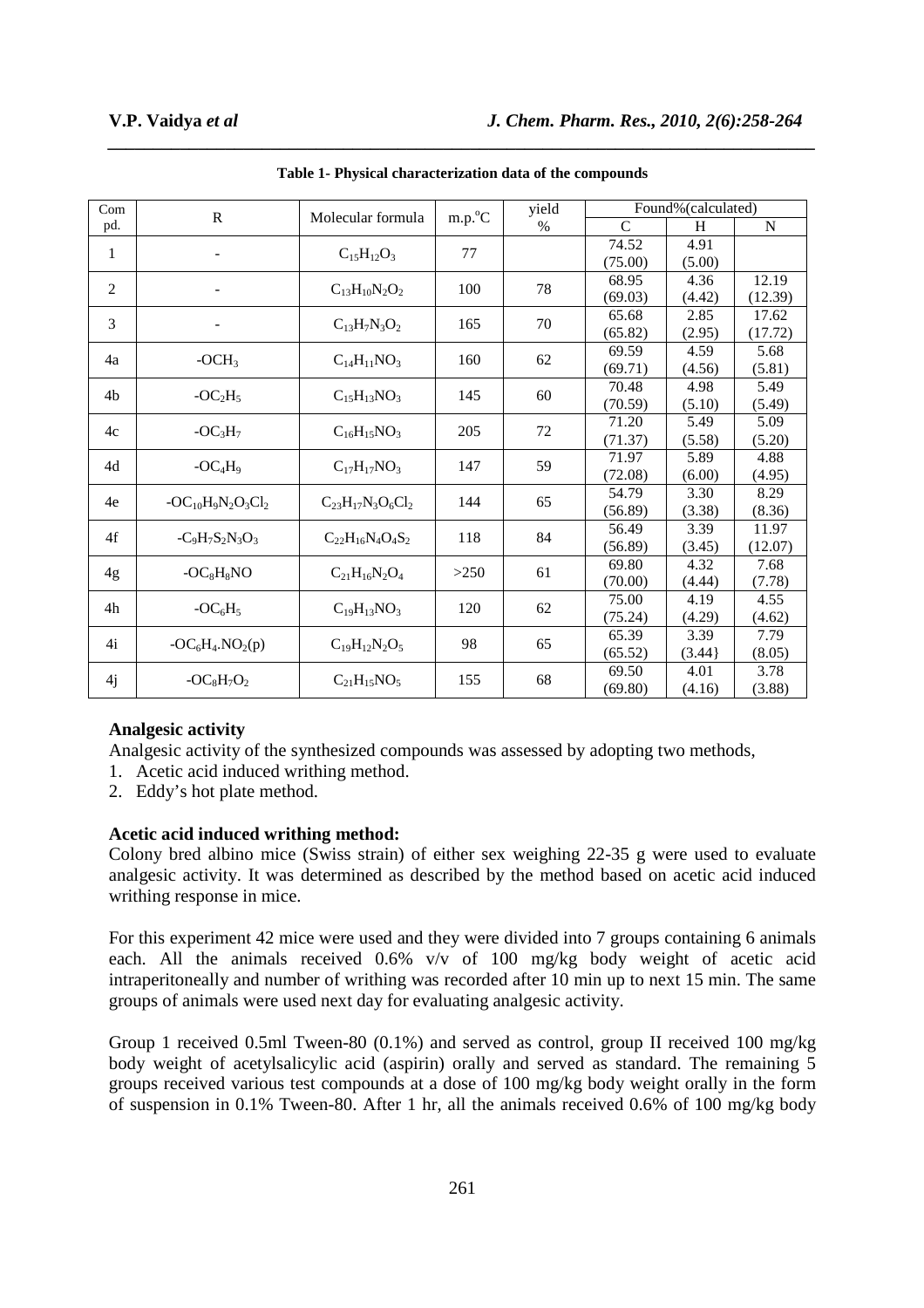weight of acetic acid intraperitoneally. The writhing were counted similarly as in the previous day. The results are presented in Table 2.

*\_\_\_\_\_\_\_\_\_\_\_\_\_\_\_\_\_\_\_\_\_\_\_\_\_\_\_\_\_\_\_\_\_\_\_\_\_\_\_\_\_\_\_\_\_\_\_\_\_\_\_\_\_\_\_\_\_\_\_\_\_\_\_\_\_\_\_\_\_\_\_\_\_\_\_\_\_\_*

| Dose                                                         | Mean number of writhing | % protection |  |  |  |  |  |
|--------------------------------------------------------------|-------------------------|--------------|--|--|--|--|--|
| 100                                                          | 80                      |              |  |  |  |  |  |
| 100                                                          | 30                      | 62.50        |  |  |  |  |  |
| 100                                                          | 50                      | 30.00        |  |  |  |  |  |
| 100                                                          | 40                      | 50.00        |  |  |  |  |  |
| 100                                                          | 39                      | 51.25        |  |  |  |  |  |
| 100                                                          | 65                      | 18.75        |  |  |  |  |  |
| 100                                                          | 60                      | 25.00        |  |  |  |  |  |
| 100                                                          | 30                      | 62.50        |  |  |  |  |  |
| 100                                                          | 35                      | 56.25        |  |  |  |  |  |
| 100                                                          | 40                      | 50.00        |  |  |  |  |  |
| 100                                                          | 35                      | 56.25        |  |  |  |  |  |
| 100                                                          | 45                      | 43.75        |  |  |  |  |  |
| 100                                                          | 36                      | 55.00        |  |  |  |  |  |
| Acetic acid:1%V/V(inject 1ml/100g body weight of the animal) |                         |              |  |  |  |  |  |
|                                                              | $\cdots$ $\cdots$       |              |  |  |  |  |  |

**Table 2- Analgesic activity of synthesized compounds by acetic acid induced writhing method** 

Aspirin:100mg/kg bodyweight

*Animal : Albino mice No. of animals per group: 03 (25-35 g) Route of administration : Intraperitoneal Standard drug used : Acetyl salicylic acid (100mg/kg body weight) Control : Acetic acid 1% v/v (inject 1ml/100g body weight of the animal)* 

**Table 3- Analgesic activity of synthesized compounds by Eddy's Hot Plate Method**

|                   | Reaction time (sec) after drug administration |                  |                  |  |  |  |
|-------------------|-----------------------------------------------|------------------|------------------|--|--|--|
| Compound          | $30 \text{ min} \pm \text{SEM}$               | 60 min $\pm$ SEM | 90 min $\pm$ SEM |  |  |  |
| 4a                | $5.02 \pm 0.44$                               | $6.20 \pm 0.60$  | $8.25 \pm 0.51$  |  |  |  |
| 4b                | $5.40 \pm 0.30$                               | $6.70 \pm 0.56$  | $8.55 \pm 0.32$  |  |  |  |
| 4c                | $8.50 \pm 0.24$                               | $9.55 \pm 0.55$  | $11.35 \pm 0.38$ |  |  |  |
| 4d                | $6.75 \pm 0.48$                               | $7.75 \pm 0.48$  | $9.75 \pm 0.48$  |  |  |  |
| 4e                | $8.25 \pm 0.48$                               | $9.50 \pm 0.29$  | $10.50 \pm 0.29$ |  |  |  |
| 4f                | $8.73 \pm 0.20$                               | $9.50 \pm 0.65$  | $11.50 \pm 0.29$ |  |  |  |
| 4g                | $7.10 \pm 0.25$                               | $8.26 \pm 0.65$  | $9.12 \pm 0.66$  |  |  |  |
| 4h                | $7.00 \pm 0.41$                               | $8.25 \pm 0.48$  | $10.00 \pm 0.41$ |  |  |  |
| 4i                | $7.22 \pm 0.24$                               | $8.33 \pm 0.52$  | $9.40 \pm 0.39$  |  |  |  |
| 4i                | $7.25 \pm 0.48$                               | $8.50 \pm 0.65$  | $10.25 \pm 0.48$ |  |  |  |
| Diclofenac sodium | $8.00 \pm 0.41$                               | $9.50 \pm 0.29$  | $11.50 \pm 0.65$ |  |  |  |

*±SEM = Standard Error Mean* 

*Animal : Mice (Swiss strain) weighing between 25-35 g Standard drug used : Diclofenac sodium (50mg/kg body weight) Gum acacia : (1%) Method : Eddy's hot plate* 

# **Eddy's hot plate method:**

All the compounds were tested for their analgesic activity by using Eddy's hot plate technique. Mice (Swiss strain) of either sex weighing between 25-35 g were used for the experiment.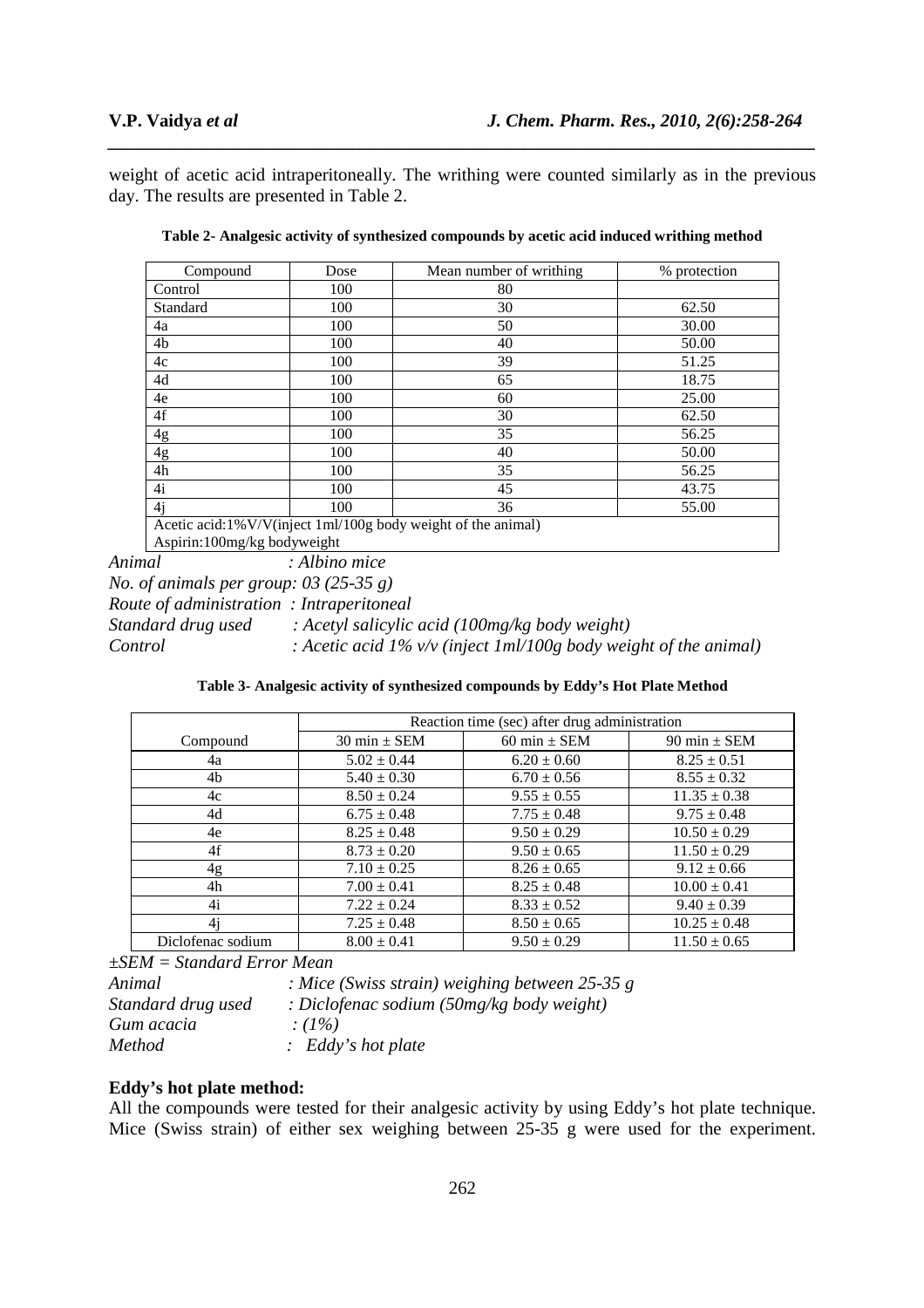Diclofenac sodium at the dose of 5 mg/kg body weight as suspension in 1% gum acacia was used as standard. In this method heat is used as a source of pain.

*\_\_\_\_\_\_\_\_\_\_\_\_\_\_\_\_\_\_\_\_\_\_\_\_\_\_\_\_\_\_\_\_\_\_\_\_\_\_\_\_\_\_\_\_\_\_\_\_\_\_\_\_\_\_\_\_\_\_\_\_\_\_\_\_\_\_\_\_\_\_\_\_\_\_\_\_\_\_*

Animals were individually placed on a hot plate maintained at constant temperature ( $55^{\circ}$ C) and the reaction of animals such as paw licking or jump response (whichever appears first) was taken as the end point. Test compounds at the dose of 5 mg/kg body weight were given as suspension in 1% gum acacia orally to animals and observed the reaction time of animals on the hot plate at 15, 30, 60 and 90 minutes after administration of the compounds. A cut off-time of 15 seconds was taken as maximum analgesic response to avoid injury to the paws. The results are presented in Table 3.

#### **RESULTS AND DISCUSSION**

The starting material ethyl naphtho[2,1-b]furan2-carboxylate **1** was prepared by the reaction between 2-hydroxy-1-naphthaldehyde and ethyl chloroacetate in presence of anhydrous potassium carbonate and dimethylformamide. The IR spectrum of **1** exhibited ester carbonyl absorption at 1737 cm<sup>-1</sup>. The <sup>1</sup>H NMR spectrum of 1 showed expected multiplet between  $\delta$  7.2 and 8.2, quartet centered at 4.49 (J=7.03 Hz) and triplet centered at 1.47 (J =7.02 Hz) integrating for seven, two and three protons respectively

The electron impact mass spectrum of **1** showed the molecular ion peak at m/z 240 consistent with the molecular weight in high intensity attributing to the strong conjugated ring system.

Naphtho[2,1-b]furan-2-carboxyhydrazide **2** was obtained by the condensation of **1** with hydrazine hydrate (99%) in absolute ethanol. The structure of **2** was established by its IR spectrum, exhibiting characteristic peaks at 3127 cm<sup>-1</sup> and 3200 cm<sup>-1</sup> due to NH and NH<sub>2</sub> absorption and at 1684 cm<sup>-1</sup>due to C=O group. The structure was well supported by its <sup>1</sup>H NMR spectrum showing peaks at  $\delta$  8.3 (s, 1H, NH),  $\delta$  7.2-8.2 (m, 7H, ArH) and  $\delta$  3.3 (s, b. 2H, NH<sub>2</sub>).

The carboxyhydrazide 2 on treatment with acetic acid and sodium nitrite in dioxan at  $0-5^0$ produced naphtho[2,1-b]furan-2-carboxyazide **3**. The IR spectrum of which exhibited peaks at 2144 and 1684 cm<sup>-1</sup> accounting for absorption due to  $N=N^{\dagger}=N^{\dagger}$  and C=O groups respectively confirmed the assigned structure. <sup>1</sup>H NMR spectrum showing peak in the region of  $\delta$  7.25-8.2 (m, 7H, ArH) indicated the presence of only aromatic protons giving additional support to the structure.

The azide **3** served as an excellent intermediate for the synthesis of title compounds. For this purpose Curtius rearrangement was thought to be an efficient route. Thus azide **3** was treated with different alcohols such as methanol, ethanol, 2-propanol, 2-butanol and phenols such as phenol, p-nitrophenol, methyl salicylate. To extend the similar reaction to synthesize analogs of drugs, the azide **3** was treated with drugs like chloramphenicol, sulphathiazole and paracetamol to investigate the effect of naphthofuran moiety on these drugs regarding their analgesic activity.

The compounds **4a-j** exhibited characteristic absorption band between 1675 and 1689 cm<sup>-1</sup> due to NH-C=O functionality in their IR spectra. The  ${}^{1}H$  NMR spectra of some representative compounds were recorded to confirm the structure assigned. The  ${}^{1}H$  NMR spectrum of